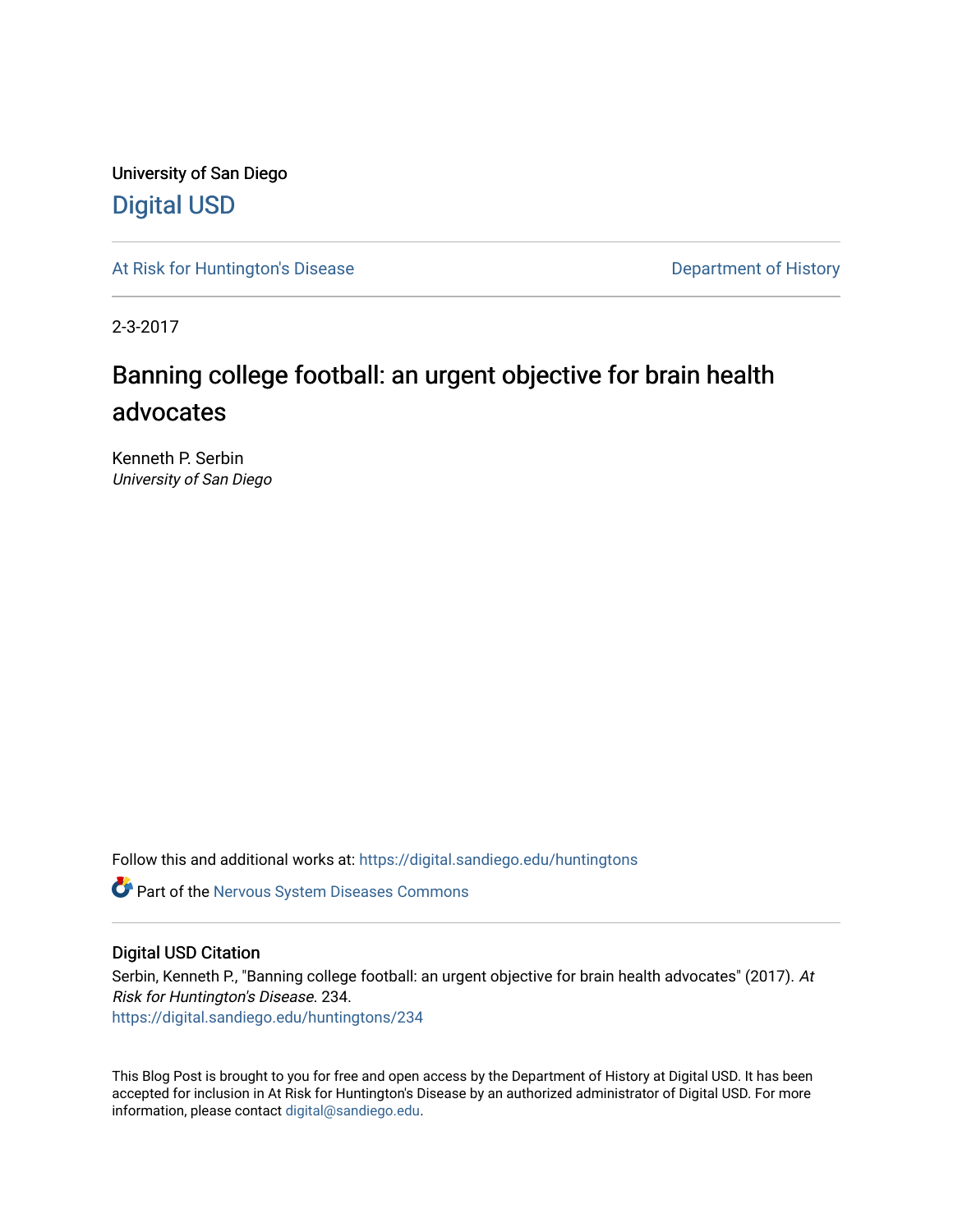### More **[Create Blog](https://www.blogger.com/home#create) [Sign In](https://www.blogger.com/)**

# [At Risk for Huntington's Disease](http://curehd.blogspot.com/)

*HD is a genetically caused brain disorder that causes uncontrollable bodily movements and robs people's ability to walk, talk, eat, and think. The final result is a slow, ugly death. Children of parents with HD have a 50-50 chance of inheriting the disease. There is no cure or treatment.*

# Blog Archive

- $\blacktriangleright$  [2021](http://curehd.blogspot.com/2021/) (12)
- $\blacktriangleright$  [2020](http://curehd.blogspot.com/2020/) (16)
- $\blacktriangleright$  [2019](http://curehd.blogspot.com/2019/) (19)
- $\blacktriangleright$  [2018](http://curehd.blogspot.com/2018/) (16)
- $\frac{2017(14)}{201}$  $\frac{2017(14)}{201}$  $\frac{2017(14)}{201}$
- [►](javascript:void(0)) [December](http://curehd.blogspot.com/2017/12/) (2)
- [►](javascript:void(0)) [November](http://curehd.blogspot.com/2017/11/) (1)
- [►](javascript:void(0)) [October](http://curehd.blogspot.com/2017/10/) (1)
- $\blacktriangleright$  [June](http://curehd.blogspot.com/2017/06/) (1)
- $\blacktriangleright$  [May](http://curehd.blogspot.com/2017/05/) (4)
- $\blacktriangleright$  [April](http://curehd.blogspot.com/2017/04/) (1)
- $\blacktriangleright$  [March](http://curehd.blogspot.com/2017/03/) (1)
- [▼](javascript:void(0)) [February](http://curehd.blogspot.com/2017/02/) (2) Staying when the Chargers leave: a leading [Hunting...](http://curehd.blogspot.com/2017/02/staying-when-chargers-leave-leading.html) Banning college football: an urgent [objective](http://curehd.blogspot.com/2017/02/banning-college-football-urgent.html) for ...
- $\blacktriangleright$  [January](http://curehd.blogspot.com/2017/01/) (1)
- $\blacktriangleright$  [2016](http://curehd.blogspot.com/2016/) (13)
- $\blacktriangleright$  [2015](http://curehd.blogspot.com/2015/) (24)
- $\blacktriangleright$  [2014](http://curehd.blogspot.com/2014/) (24)
- $\blacktriangleright$  [2013](http://curehd.blogspot.com/2013/) (30)
- $\blacktriangleright$  [2012](http://curehd.blogspot.com/2012/) (26)
- $\blacktriangleright$  [2011](http://curehd.blogspot.com/2011/) (33)
- $\blacktriangleright$  [2010](http://curehd.blogspot.com/2010/) (26)
- $\blacktriangleright$  [2009](http://curehd.blogspot.com/2009/) (21)
- $\blacktriangleright$  [2008](http://curehd.blogspot.com/2008/) $(7)$
- $\blacktriangleright$  [2007](http://curehd.blogspot.com/2007/) $(7)$
- $\blacktriangleright$  [2006](http://curehd.blogspot.com/2006/) (4)
- $\blacktriangleright$  [2005](http://curehd.blogspot.com/2005/) (17)

### About Me **GENE [VERITAS](https://www.blogger.com/profile/10911736205741688185)**

View my [complete](https://www.blogger.com/profile/10911736205741688185) profile

# HD Links

[Huntington's](http://www.hdsa.org/) Disease Society of America [International](http://www.huntington-assoc.com/) Huntington **Association** 

### FRIDAY, FEBRUARY 03, 2017

Banning college football: an urgent objective for brain health advocates

As more than 100 million people get ready to watch the Super Bowl on February 5, I'd like to point to the increasing number of people who express deep concern over concussions and disabling brain injuries caused by tackle football.

Advocates for Huntington's disease and other devastating neurological conditions share such concerns. I witnessed my mother's ultimately fatal fight against HD, a brain disorder that manifests many of the symptoms experienced by football players who have sustained head injuries, including memory loss, aggressiveness, and suicidal tendencies.

Because I inherited the HD gene, I face the same fate.

I do not wish HD or anything like it on anybody.

I used to like watching football, especially because the San Diego Chargers supported the HD cause. But after the revelations about head injuries, I stopped watching because doing so contradicted my commitment to brain health. I will not tune in on Super Sunday.

Along with a growing number of scientists, brain health advocates, and athletes and their families, I'm disturbed by the traumatic effects of these injuries. This situation impacts not just the players, but their families, who must care for their loved ones as they watch them struggle with and even die from brain trauma.

As an HD advocate and college professor, I have become increasingly distressed that so many colleges and universities – including my employer, the [University of San Diego](http://www.sandiego.edu/) (USD) – still prioritize the entertainment and community-building value of football over the clear risks to student athletes.

If institutions of higher education truly embody academic integrity and guard their students' well-being, how can they allow football to continue? Are university [administrators in denial about brain](http://www.pbs.org/wgbh/frontline/film/league-of-denial/)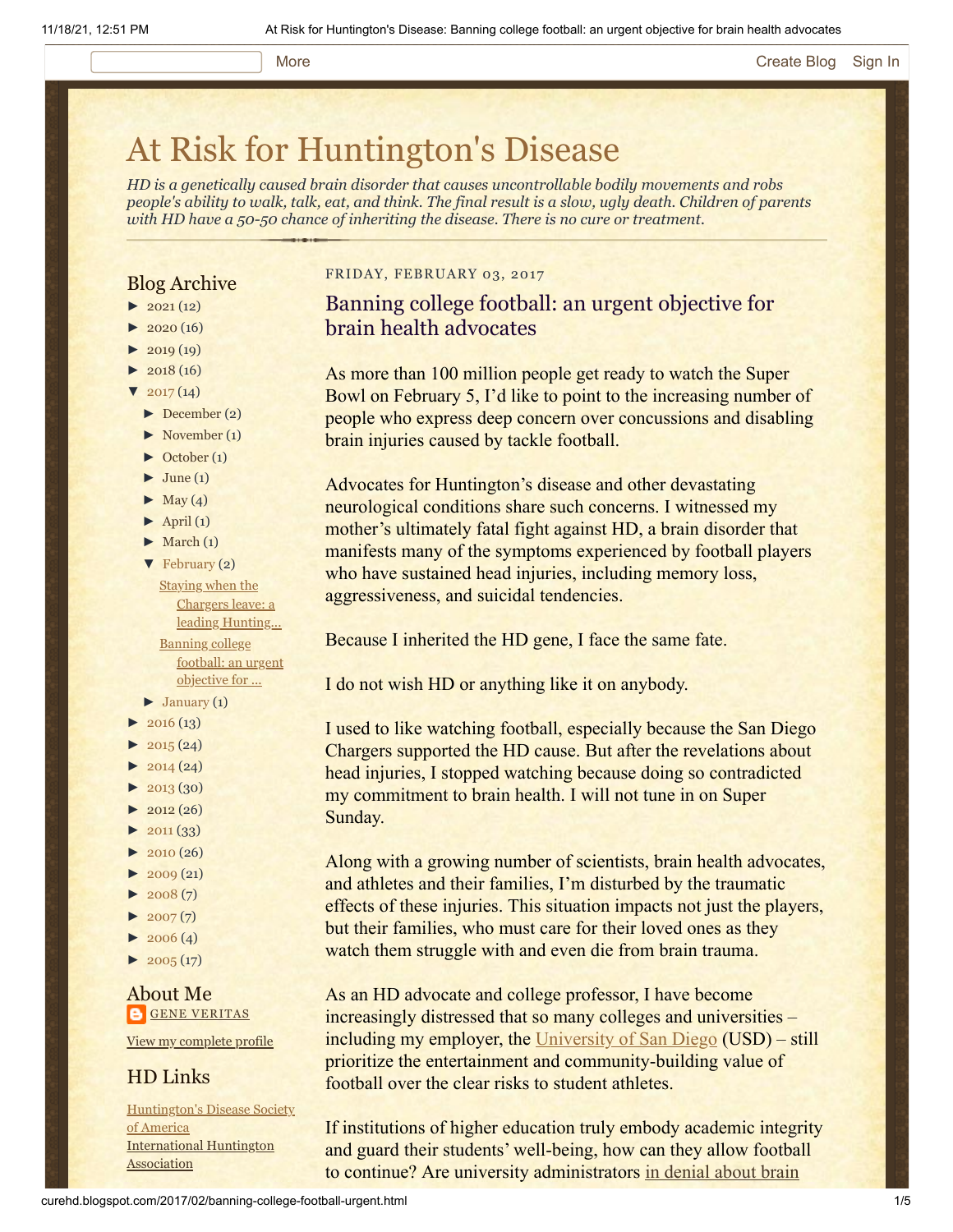[Huntington's](http://hddrugworks.org/) Disease Drug **Works** [Huntington's](http://www.hdlighthouse.org/) Disease **Lighthouse Hereditary Disease [Foundation](http://www.hdfoundation.org/)** [Huntington's](http://www.hdac.org/) Disease Advocacy Center Thomas [Cellini Huntington's](http://www.ourtchfoundation.org/) Foundation HDSA Orange County (CA) **[Affiliate](http://www.hdsaoc.org/)** HD Free with [PGD!](http://www.hdfreewithpgd.com/) [Stanford](http://www.stanford.edu/group/hopes/) HOPES Earth Source [CoQ10,](http://www.escoq10.com/) Inc.

# HD Blogs and Individuals

Chris Furbee: [Huntingtons](http://www.huntingtonsdance.org/) Dance Angela F.: Surviving [Huntington's?](http://survivinghuntingtons.blogspot.com/) Heather's [Huntington's](http://heatherdugdale.angelfire.com/) Disease Page

[injuries, as were the executives of the](http://www.pbs.org/wgbh/frontline/film/league-of-denial/) National Football League (NFL)? How can they possibly allow students to take such a risk?

Highly paid NFL professionals now know what they face. In an admission some say echoes Big Tobacco's recognition that smoking causes cancer and heart disease, in March 2016 the NFL finally [acknowledged the link between football and CTE](https://www.nytimes.com/2016/03/16/sports/nfl-concussions-cte-football-jeff-miller.html?_r=1) (chronic traumatic encephalopathy), a disabling brain disease first seen in boxers in the mid-twentieth century. Last December, the conclusion of the historic concussion lawsuit against the NFL paved the way to potentially [distribute up to \\$1 billion to as many](https://www.nytimes.com/2016/12/12/sports/football/nfl-concussion-settlement-payments-supreme-court.html) as *20,000-plus* [\(!\) former players](https://www.nytimes.com/2016/12/12/sports/football/nfl-concussion-settlement-payments-supreme-court.html).

College players are *not* professionals, although many coaches and athletic programs treat them as such, albeit without compensation. They are students. Colleges are *not* businesses. They are institutions of learning. They should not expose students to the possibility of CTE, Alzheimer's disease, Parkinson's disease, Lou Gehrig's disease, and the other disorders caused by concussions and the numerous sub-concussive hits to the head that occur in a football game.

# **Unnecessary risks**

Since November 2013, I have advocated at USD for player safety in light of the revelations about concussions and brain trauma ([click here](http://curehd.blogspot.com/2013/12/its-playoff-time-and-reminder-that.html) to read more). Other faculty members are also troubled by the risk to student health.

With the mounting scientific evidence about the dangers of [football, Professor Daniel Sheehan, Associate Professor Nadav](https://www.sandiego.edu/cas/psychological-sciences/faculty-and-staff/biography.php?profile_id=403) Goldschmied, and I (Gene Veritas, aka Kenneth P. Serbin) have proposed a resolution for the February 7 meeting of the Academic Assembly of the College of Arts and Sciences strongly urging that "the USD football program be terminated immediately."

We know some consider this premature, or would call us killjoys. But we can't ignore such a serious threat to student health.

"Knowingly putting our athletes at such risk is not consonant with the mission of the University," the proposed measure states. "Putting athletes at unnecessary risk puts the University in significant legal and financial jeopardy."

Last November 17, Prof. Goldschmied advocated for the resolution at an informal College of Arts and Sciences gathering where professors made brief presentations of their research and other activities. Referring to USD's promotional campaign as a "changemaker" university, he titled his talk "Changemakers? Why USD Football Should be Banned."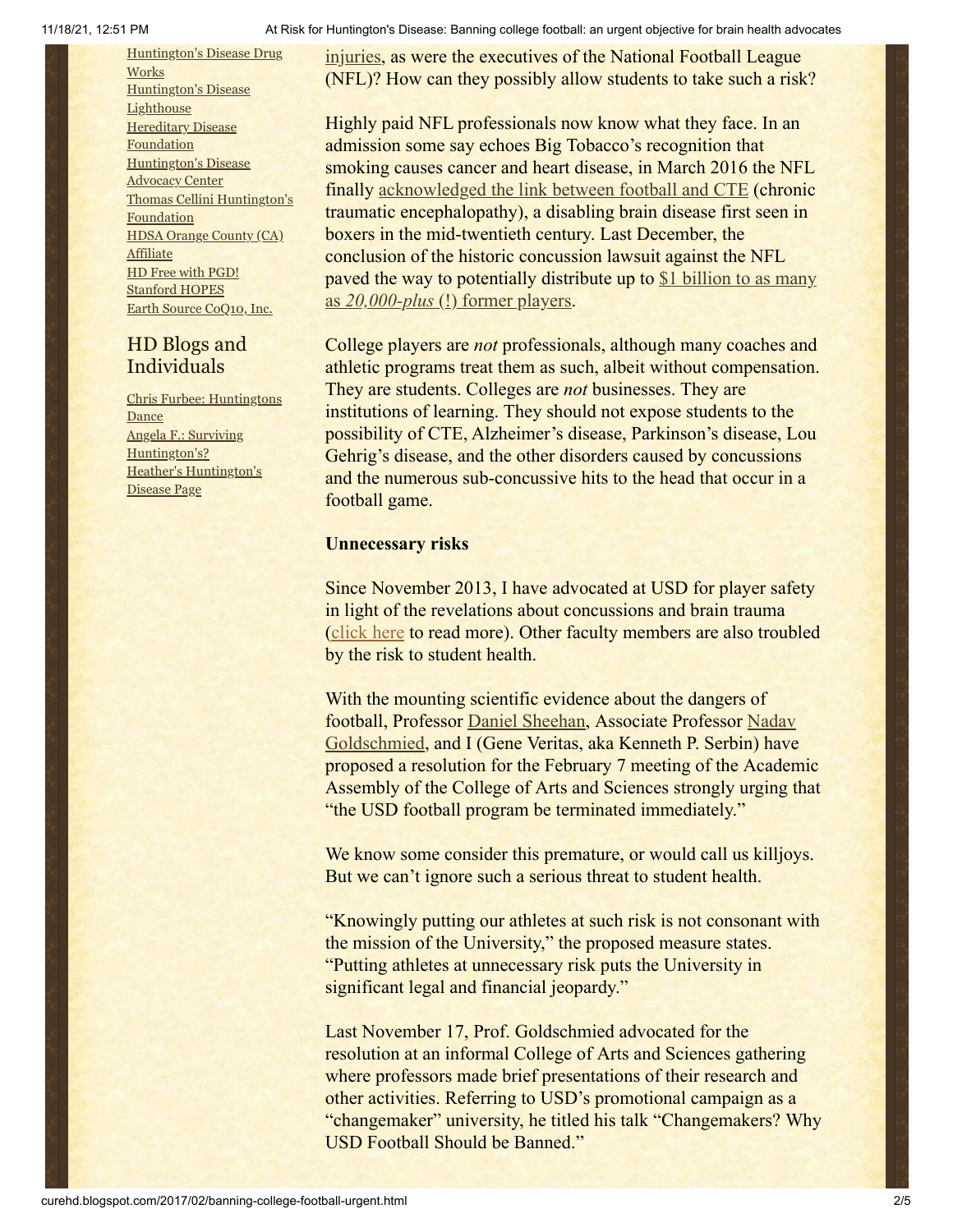11/18/21, 12:51 PM At Risk for Huntington's Disease: Banning college football: an urgent objective for brain health advocates

"We advertise ourselves as 'changemakers,'" he stated. "The question is: are we going to follow, or are we going to lead in what we do with our football program?" He received enthusiastic applause.

Prof. Goldschmied said that [he had met with USD President James](https://www.sandiego.edu/president/about/biography.php?profile_id=1409]) T. Harris III, D.Ed. to recommend the football ban. Dr. Harris declined to institute a ban, stating that the university would reevaluate as further data about football injuries becomes available.

"And I suggested, how about we do it the opposite way?" Prof. Goldschmied said. "Let's cancel football and, if the data is promising, we will reinstate it."

Dr. Harris reaffirmed his opposition to cancelling football at a December 8 USD Faculty Senate meeting. According to Senate minutes, he stated: "No universities have closed their football program in the last decade because of concussion evidence yet. It is a complicated issue. We have a successful and a good program. The answer is no but always open to more data and concussion information."

Dr. Harris cited other factors for his refusal such as the team's excellent graduation rate (higher than the university's overall rate); football's ability to attract male students (USD has a majority of women); and improvements in USD's athletic program's concussion protocols and concussion education. Of course, college presidents must also deal with pushback from alumni, boards of trustees, and fans.

You can watch Prof. Goldschmied's presentation in the video below.



# **Changemakers? Why [USD Football Should be](https://vimeo.com/192203629?embedded=true&source=video_title&owner=6019843) Banned**

from **[Gene Veritas](https://vimeo.com/user6019843?embedded=true&source=owner_name&owner=6019843)**

| 07:06 |  |
|-------|--|
|       |  |

[Changemakers? Why USD Football Should be Banned from Gene](https://vimeo.com/user6019843) Veritas on [Vimeo](https://vimeo.com/).

# **Like crashing a car into a wall**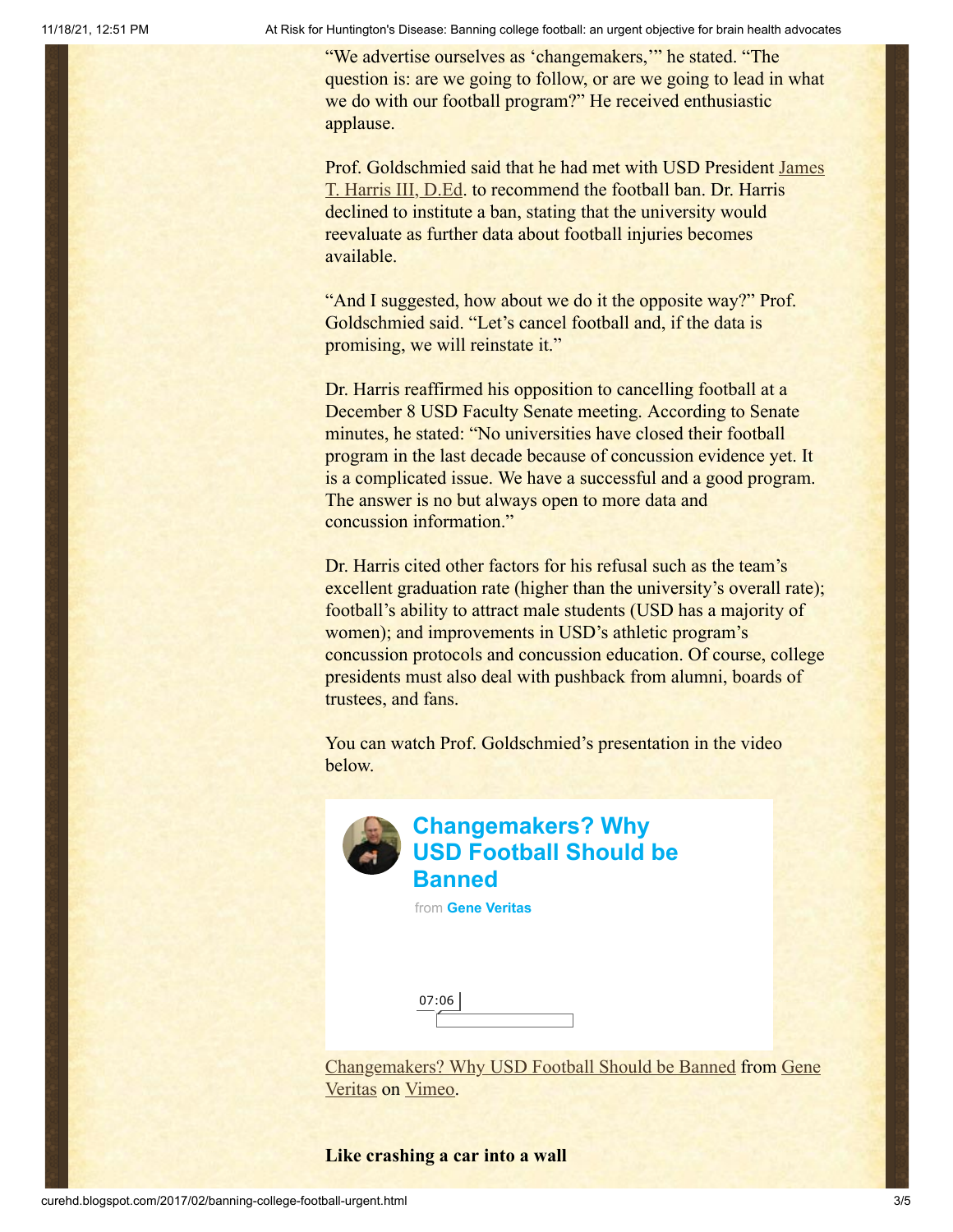11/18/21, 12:51 PM At Risk for Huntington's Disease: Banning college football: an urgent objective for brain health advocates

As pointed out by researchers, football's unique danger lays in the fact that it includes [subconcussive hits,](http://www.pbs.org/wgbh/pages/frontline/sports/league-of-denial/the-frontline-interview-ann-mckee/) which don't rise to the level of a concussion but can compound trauma. While a player might not suffer an in-game concussion, which would get him off the field, he can sustain dozens of the smaller hits.

On January 9, the day Alabama and Clemson played in the college national championship, the *New York Times* posted a highly telling report illustrating what happens to a football player's brain from both big and small hits. As a video in the report demonstrates, these hits affect the deepest recesses of the brain.

The article presented data on one lineman's hits to the head – a total of 62 (!) – while blocking during a single game. The hits had an average force roughly the equivalent to the player crashing a car into a wall at 30 m.p.h. [\(Click here](http://nyti.ms/2ibjrWU) for the article.)

Given this kind of evidence, it is alarming that football remains a sport at *any* educational level.

Bo Jackson, the only man to be a baseball All-Star and football Pro Bowler, stated in an [interview](http://www.usatoday.com/story/sports/mlb/columnist/bob-nightengale/2017/01/12/bo-jackson-football-cte-mlb/96492338/) this month that he would not have played football had he known about the risks of CTE.

"We're so much more educated on this CTE stuff, there's no way I would ever allow my kids to play football today," Jackson said.

## **A powerful message**

As one USD faculty member observed, ending the school's football program would send a powerful message to other educational institutions, perhaps helping prompt cancellation of college football across the country.

Instead of becoming a "Notre Dame of the West," as some have suggested, USD, a Catholic institution, could uniquely project itself as a moral and intellectual leader.

Those of us in the Huntington's, Alzheimer's, Parkinson's, and numerous other neurological disease communities know all too painfully the vulnerability of the brain, the immense caregiving cost to families and society, and the suffering of the afflicted.

By joining the cause to protect college students from brain trauma, we can reinforce overall support for brain health and neurological research and funding.

In the final analysis, we are protecting our – and college students' – most important natural resource: our brains.

Posted by <u>Gene [Veritas](https://www.blogger.com/profile/10911736205741688185)</u> at [9:39](http://curehd.blogspot.com/2017/02/banning-college-football-urgent.html) PM **M M B H**